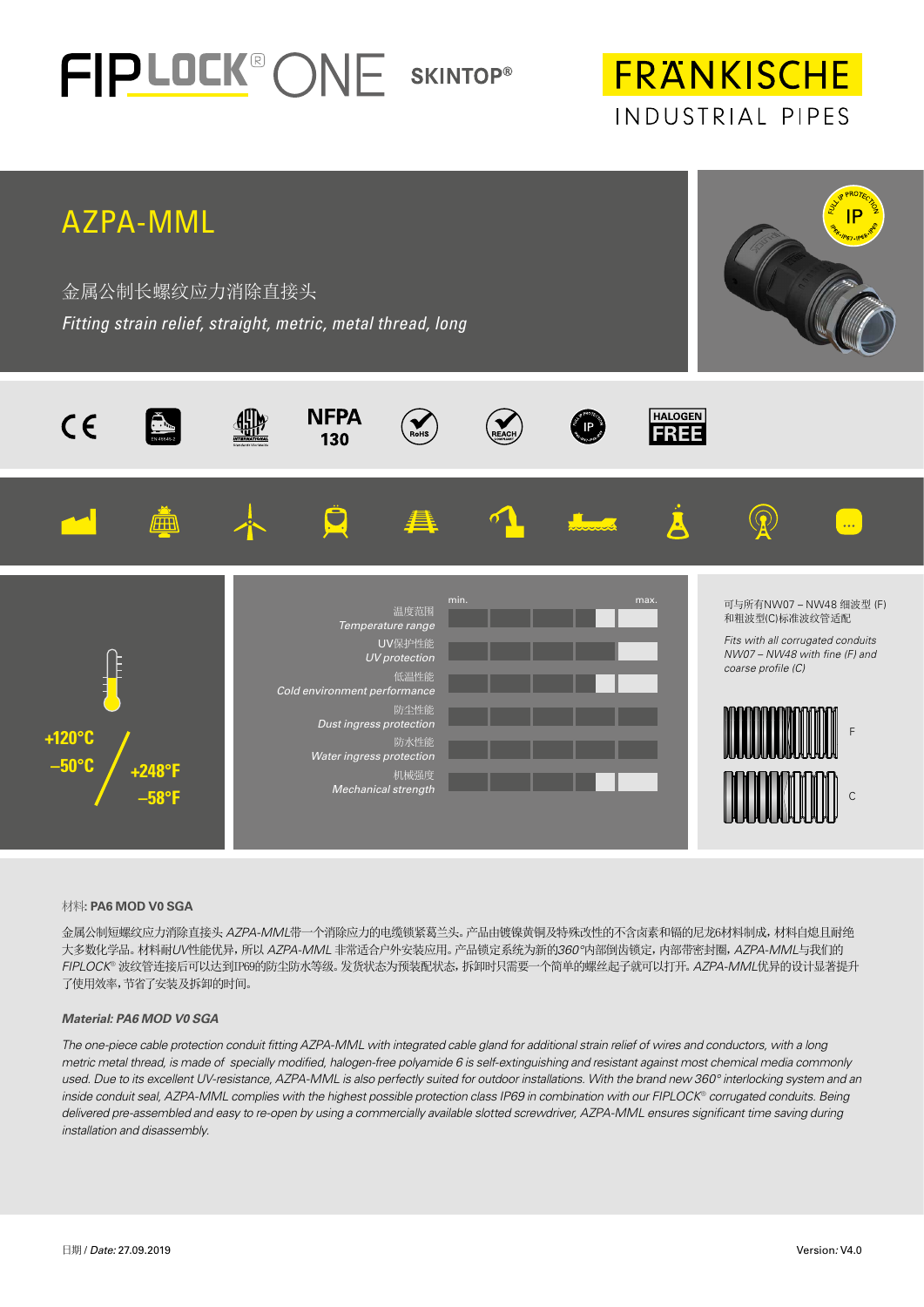## FIPLOCK<sup>®</sup> ONE SKINTOP®

**FRANKISCHE** INDUSTRIAL PIPES

### AZPA-MML 产品性能 / *Product performances*

| 应用性能 / Application performances              | 特性<br><b>Characteristics</b>                                      | 单位<br><b>Unit</b> | 规范标准<br><b>Standards, specifications</b> | 备注<br><b>Remark</b>                     |
|----------------------------------------------|-------------------------------------------------------------------|-------------------|------------------------------------------|-----------------------------------------|
| 温度范围<br>Temperature range                    | $-50$ 到 / to +120<br>$-58 \text{ } \overline{\text{}}1$ / to +248 | °C<br>°F          | IS FIP                                   |                                         |
| 温度(短周期)<br>Temperatur (short-term)           | 150 (500 h); 160 (100 h)<br>302 (500 h); 320 (100 h)              | °C<br>°F          | IS FIP                                   |                                         |
|                                              |                                                                   |                   |                                          |                                         |
| 材料性能 / Material performances                 |                                                                   |                   |                                          |                                         |
| 缺口冲击测试<br>Notched bar impact test            | $7 - 25$                                                          | kJ/m <sup>2</sup> | ISO 180                                  |                                         |
|                                              |                                                                   |                   |                                          |                                         |
| 系统密封性能 / System tightness                    |                                                                   |                   |                                          |                                         |
| IP等级<br>IP rating                            | IP66/IP67/IP68/IP69<br>(IP69K)                                    |                   | <b>IEC EN 60529</b>                      |                                         |
|                                              |                                                                   |                   |                                          |                                         |
| 防火性能 / Fire safety performances              |                                                                   |                   |                                          |                                         |
| 不含卤素和镉<br>Free from halogens and cadmium     | 是 / yes                                                           |                   |                                          |                                         |
| 阻燃等级<br>Fire classification                  | V <sub>0</sub>                                                    |                   | <b>UL 94</b>                             |                                         |
| 产品防火特性<br>Fire characteristic of the product | 自熄<br>self-extinguishing                                          |                   | <b>UL 514B</b>                           |                                         |
| 氧指数<br>Oxygen index                          | $>32$                                                             | $\%$              | EN ISO 4589-2                            |                                         |
| 灼热丝测试<br>Glow wire test                      | 960<br>1760                                                       | °C<br>۰Ė          | <b>IEC 60695</b>                         |                                         |
| 火灾危害等级<br>Fire hazardous level               | HL3                                                               |                   | EN45545-2                                |                                         |
| 火焰蔓延指数<br>Flame spread index                 | 符合<br>compliant                                                   |                   | ASTM E162                                | 依照 /acc.<br><b>NFPA 130</b>             |
| 烟雾浓度<br>Smoke densitiy                       | 符合<br>compliant                                                   |                   | ASTM E662                                | 依照 /acc.<br><b>NFPA 130</b>             |
| 烟雾毒性<br>Smoke toxicity                       | 符合<br>compliant                                                   |                   | BSS 7239/SMP 800-C                       |                                         |
| 热释放量(焓)<br>Heat release (Enthalpy)           | 19,4 (8265)                                                       | MJ/kg<br>(BTU/lb) | <b>ASTM E1354</b>                        | 50 kW/m <sup>2</sup> 热通量 /<br>heat flux |
| 火焰蔓延<br>Spread of fire                       | 非火焰蔓延<br>non flame propagating                                    |                   | <b>IEC EN 61386</b>                      |                                         |

| <b>耐候性/Weathering performances</b>      |                 |        |                          |
|-----------------------------------------|-----------------|--------|--------------------------|
| UV及耐候性<br>UV and weathering performance | 优异<br>excellent | IS FIP | 可达 40年<br>up to 40 years |

测试条件参照*EN ISO 139* 温度*23°C*,湿度 */ 50%*(如未注明测试条件)。*IS FIP* = *FIP*内部测试规范 *Tests carried out acc. EN ISO 139 at 23°C / 50% r. h. (if not indicated different). IS FIP = Internal Specification FIP*